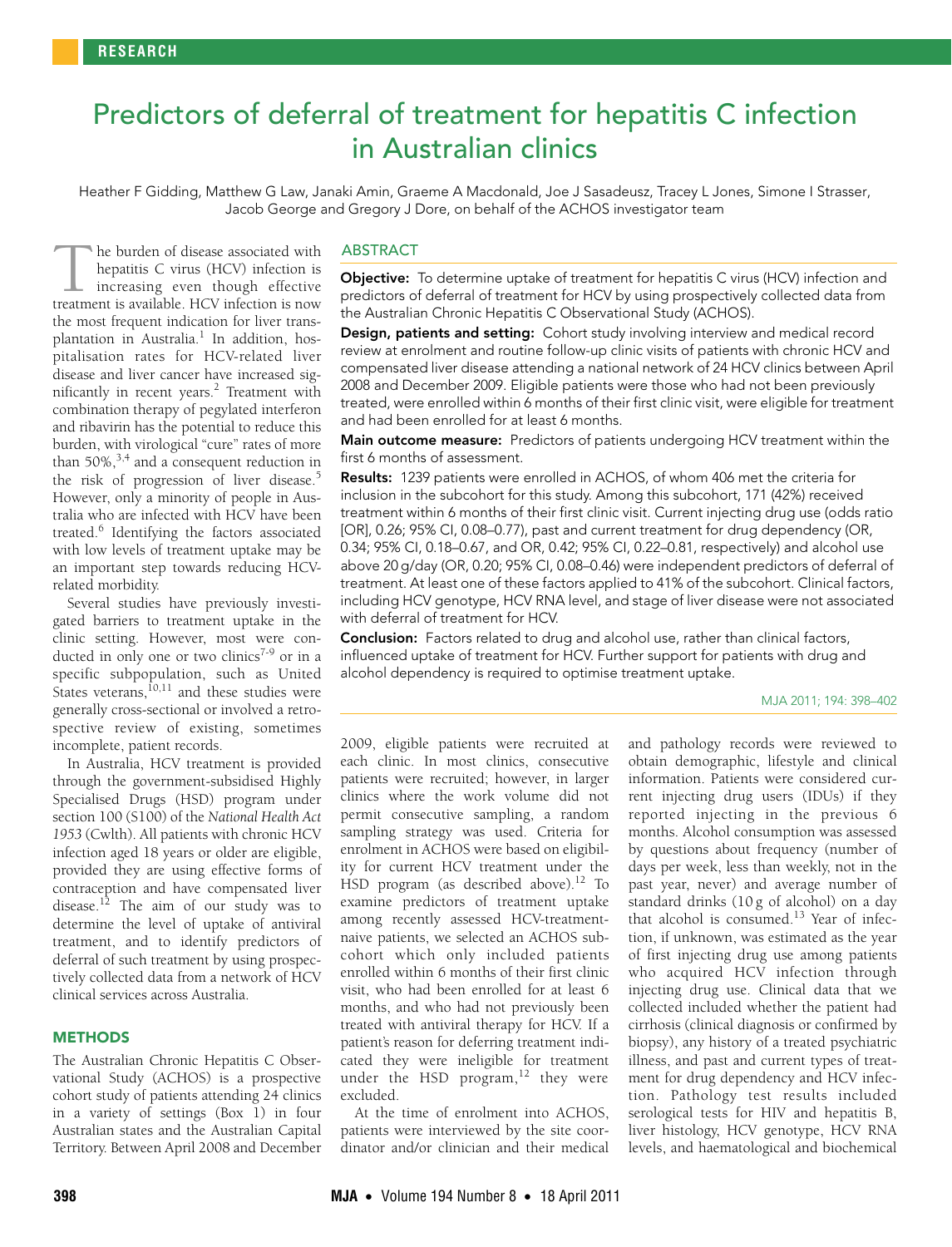1 Numbers of clinics and patients enrolled in the Australian Chronic Hepatitis C Observational Study (ACHOS) and patients in the predictor analysis subcohort by clinic type

|                             |                   | Number of patients |                    |  |  |
|-----------------------------|-------------------|--------------------|--------------------|--|--|
| Clinic type                 | Number of clinics | <b>ACHOS</b>       | Analysis subcohort |  |  |
| Major metropolitan hospital | 13                | 704 (56.8%)        | 250 (61.6%)        |  |  |
| Primary care                |                   | 67(5.4%)           | 2(0.5%)            |  |  |
| Drug dependency             | $\overline{2}$    | 116 (9.4%)         | 10 (2.5%)          |  |  |
| Regional                    | 6                 | 299 (24.1%)        | 126 (31.0%)        |  |  |
| Correctional centre         | $\overline{2}$    | 53 (4.3%)          | 18 (4.4%)          |  |  |
| Total clinics               | 24                | 1239 (100%)        | 406 (100%)         |  |  |

parameters. All data were recorded by the site coordinator in a secure web-based data entry system.

The timing of follow-up visits to the clinic after the enrolment visit were determined by the patient's clinician according to routine clinical care requirements. At follow-up visits, data about changes in treatment or health, reasons for treatment deferral and new pathology test results were recorded.

Ethics approval for the study was granted by the University of New South Wales and ethics committees representing each of the clinic sites. All patients provided written informed consent.

### Statistical analysis

Treatment uptake was defined as patients commencing treatment (with standard interferon or pegylated interferon with or without ribavirin, and/or a clinical trial drug) for their HCV infection in the 6 months after their first clinic visit. Factors significantly associated with treatment uptake  $(P \le 0.1)$ in a univariate analysis were included in a multivariate logistic regression model. Modelling was performed using a stepwise backward elimination procedure, retaining only factors that were significant at  $P \leq 0.05$  in the final model. A logistic regression model conditional on clinic site was performed as a sensitivity analysis to ensure that results were robust to possible differences in patterns of treatment uptake between sites.

### RESULTS

There were 1239 patients enrolled in ACHOS between April 2008 and December 2009; 17% had received treatment previously and 49% received treatment at or after enrolment. Of the total cohort, 436 (35%) were enrolled within 6 months of their first clinic visit and had follow-up for at least 6 months. Twentytwo of these patients (5%) were excluded because they had previously been treated

(21) or their treatment status was unknown (one), and eight were excluded because they were ineligible for treatment under the HSD program[12](#page-4-10) (pregnancy or family planning as the reason for deferral of treatment). This left a subcohort of 406 patients for our analysis of predictors of HCV treatment uptake. All 24 clinic sites and five clinic types were represented in the subcohort (Box 1). However, proportionally fewer patients of primary care and drug dependency clinics were eligible for the analysis subcohort because many of these patients were longstanding clients who were attending the clinics for reasons other than their HCV infection.

# Patient characteristics

Characteristics of the patients selected for the analysis subcohort were generally similar to the rest of the ACHOS cohort (data not shown; see http://www.nchecr.unsw. edu.au/ NCHECRweb.nsf/page/ACHOS for the ACHOS cohort profile) except for the subcohort having a smaller proportion of patients who: (i) had had a liver biopsy (removed as a criterion for treatment in April 2006; 19% v 44%; *P* < 0.001); (ii) were infected with HCV genotype 1, 4 or 6 (46%  $v$  56%;  $P = 0.004$ ); and (iii) reported current treatment for drug dependency (18% v 27%; *P* < 0.001). Data on HCV RNA levels, biochemical parameters, and cirrhosis status were also more complete in the analysis subcohort. In both cohorts, about twothirds were past IDUs, more than a third had a history of psychiatric illness, over a fifth were born overseas, but few had HIV or chronic hepatitis B co-infection.

### Treatment uptake

Of the 406 patients selected for the analysis subcohort, 171 (42%) commenced treatment within 6 months of their first clinic visit, while 235 deferred treatment. Of those who were treated, 163 (95%) received pegylated interferon plus ribavirin, four received pegylated interferon monotherapy and four received standard interferon plus ribavirin. By far the most frequently recorded reason for deferring treatment for HCV was that patients were still in their initial stages of assessment (Box 2). However, 54 of the 235 patients recorded as deferring treatment (23%) did not return for follow-up visits after their initial assessment at enrolment and, of these, 27 (50%) were recorded as being in their initial stages of assessment.

### Predictors of treatment deferral

Factors that were not associated with treatment deferral in the univariate analysis

# 2 Reasons recorded by the clinic for treatment deferral in the analysis subcohort

| Deferral reason                                      | Patients<br>120 (51.1%) |  |  |
|------------------------------------------------------|-------------------------|--|--|
| Patient still in initial stage of assessment process |                         |  |  |
| Patient declined or unwilling                        | 19 (8.1%)               |  |  |
| Patient on waiting list to commence treatment        | 15 (6.4%)               |  |  |
| Alcohol dependency                                   | 13 (5.5%)               |  |  |
| Chronic medical comorbid condition                   | 13 (5.5%)               |  |  |
| Lifestyle-related*                                   | 10 (4.3%)               |  |  |
| Psychiatric comorbid condition                       | 10 (4.3%)               |  |  |
| Awaiting new treatment                               | 8(3.4%)                 |  |  |
| Drug dependency                                      | 8(3.4%)                 |  |  |
| Early liver disease                                  | 6(2.6%)                 |  |  |
| Other comorbid condition                             | 5(2.1%)                 |  |  |
| Less responsive hepatitis C virus genotype (1 or 4)  | 4 (1.7%)                |  |  |
| Other                                                | 4 (1.7%)                |  |  |
| Total patients who deferred treatment                | 235 (100%)              |  |  |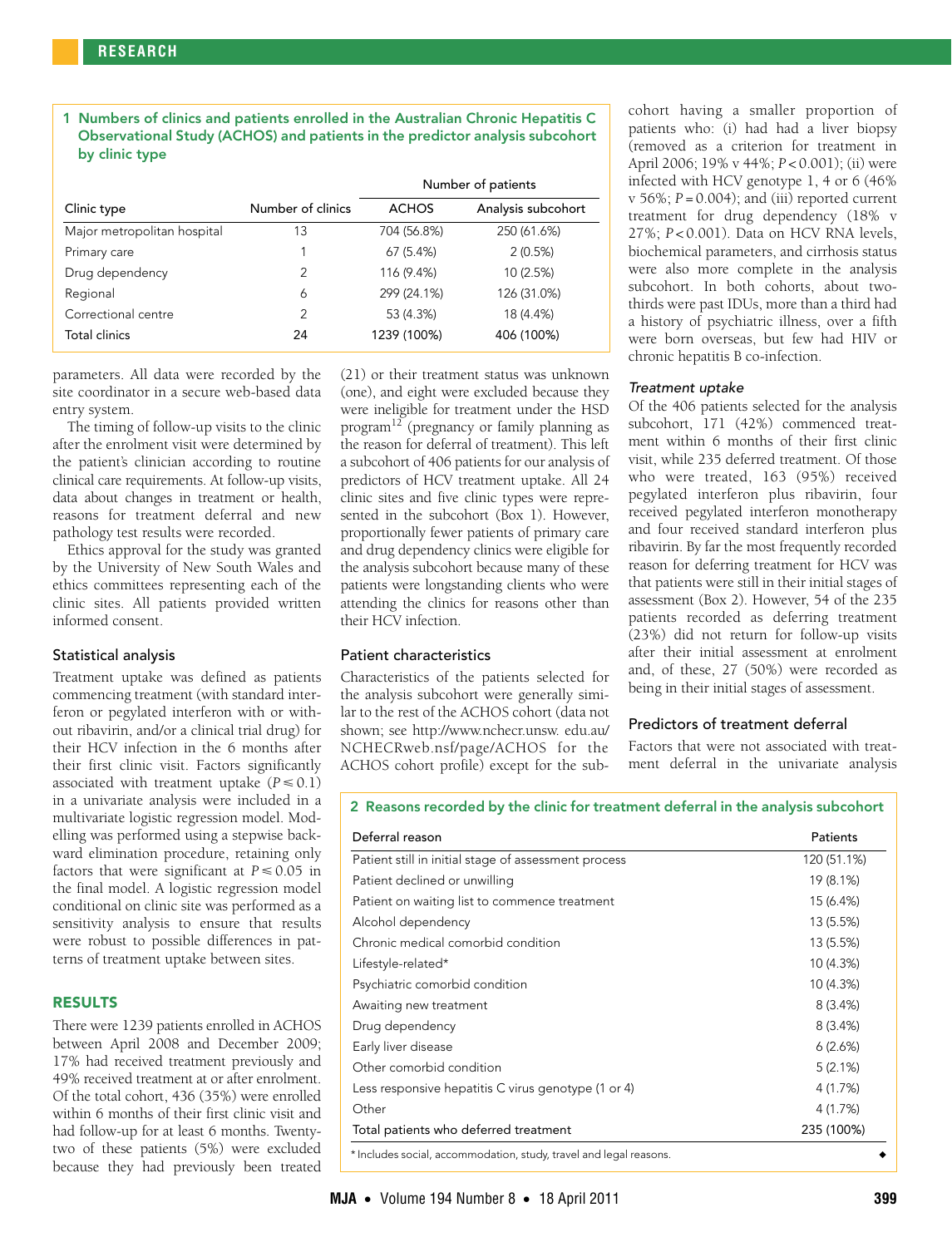|                               | Treatment      |             | Univariate analysis |         | Multivariate analysis |                     |         |                   |
|-------------------------------|----------------|-------------|---------------------|---------|-----------------------|---------------------|---------|-------------------|
| Predictor                     | No             | Yes         | OR (95% CI)         | P       | P (overall)           | OR (95% CI)         | P       | P (overall)       |
| Total patients                | 235            | 171 (42.1%) |                     |         |                       |                     |         |                   |
| Country of birth              |                |             |                     |         |                       |                     |         |                   |
| Australia                     | 194            | 127 (39.6%) | $\mathbf{1}$        |         |                       | $\mathbf{1}$        |         |                   |
| Other                         | 41             | 44 (51.8%)  | $1.64(1.01 - 2.65)$ | 0.044   |                       | 1.29 (0.79-2.10)    | 0.302   |                   |
| Injecting drug use            |                |             |                     |         |                       |                     |         |                   |
| Never                         | 45             | 53 (54.1%)  | $\mathbf{1}$        |         |                       | $\mathbf{1}$        |         |                   |
| Past                          | 159            | 113 (41.5%) | $0.60(0.38 - 0.96)$ | 0.033   | $< 0.001*$            | $1.05(0.61 - 1.80)$ | 0.858   | $0.023*$          |
| Current                       | 31             | 5 (13.9%)   | $0.14(0.05 - 0.38)$ | < 0.001 |                       | $0.26(0.08 - 0.77)$ | 0.015   |                   |
| Treatment for drug dependency |                |             |                     |         |                       |                     |         |                   |
| Never                         | 117            | 125 (51.7%) | $\mathbf{1}$        |         |                       | $\mathbf{1}$        |         |                   |
| Past                          | 45             | 18 (28.6%)  | $0.37(0.21 - 0.68)$ | 0.001   | $< 0.001*$            | $0.34(0.18 - 0.67)$ | 0.002   | $0.001*$          |
| Current                       | 49             | 22 (31.0%)  | $0.42(0.24 - 0.74)$ | 0.003   |                       | $0.42(0.22 - 0.81)$ | 0.009   |                   |
| Unknown                       | 24             | $6(20.0\%)$ |                     |         |                       |                     |         |                   |
| Alcohol use                   |                |             |                     |         |                       |                     |         |                   |
| Never or past                 | 99             | 88 (47.1%)  | $\mathbf{1}$        |         |                       | $\mathbf{1}$        |         |                   |
| Current ≤ 20 g/day            | 89             | 67 (42.9%)  | $0.85(0.55 - 1.30)$ | 0.446   | $< 0.001*$            | $0.88(0.56 - 1.38)$ | 0.574   | $< 0.001*$        |
| Current > 20 g/day            | 38             | 8 (17.4%)   | $0.24(0.10 - 0.53)$ | 0.001   |                       | $0.20(0.08 - 0.46)$ | < 0.001 |                   |
| Unknown                       | 9              | 8 (47.1%)   |                     |         |                       |                     |         |                   |
| Duration of infection         |                |             |                     |         |                       |                     |         |                   |
| $<$ 10 years                  | 65             | 33 (33.7%)  | $\mathbf{1}$        |         |                       | 1                   |         |                   |
| $10-19$ years                 | 62             | 39 (38.6%)  | $1.24(0.69 - 2.21)$ | 0.469   | $0.021$ <sup>†</sup>  | $1.12(0.60 - 2.08)$ | 0.717   | $0.254^{\dagger}$ |
| $\geq$ 20 years               | 100            | 90 (47.4%)  | 1.77 (1.07-2.94)    | 0.027   |                       | 1.38 (0.79-2.41)    | 0.265   |                   |
| Missing data                  | 8              | 9(52.9%)    |                     |         |                       |                     |         |                   |
| Cirrhosis at enrolment        |                |             |                     |         |                       |                     |         |                   |
| No                            | 203            | 158 (43.8%) | $\mathbf{1}$        |         |                       | $\mathbf{1}$        |         |                   |
| Yes                           | 28             | 11 (28.2%)  | $0.50(0.24 - 1.05)$ | 0.066   |                       | $0.59(0.31 - 1.09)$ | 0.059   |                   |
| Unknown                       | $\overline{4}$ | 2 (33.3%)   |                     |         |                       |                     |         |                   |

### 3 Factors associated with deferral of hepatitis C virus treatment among patients in the analysis subcohort

\* P value for heterogeneity. † P value for linear trend.

A table of the complete results can be found in the online version of this article at http://www.mja.com.au/public/issues/194\_08\_180411/gid11090\_fm\_add.html ◆

included: sex, age, Indigenous status, language spoken at home, APRI Score (AST [aspartate aminotransferase] to platelet ratio index score),[14](#page-4-13) alanine aminotransferase level,<sup>15</sup> HCV genotype or HCV RNA level, liver biopsy (yes/no), HIV or HBV co-infection (past or current), diabetes, or history of treated psychiatric illness (see http:// www.mja.com.au/public/issues/194\_08\_ 180411/gid11090\_fm\_add.html). Of the factors that were associated with treatment deferral in the univariate analysis (Box 3), only current injecting drug use, past or current treatment for drug dependency, and alcohol use above 20 g per day remained statistically significant independent predictors of treatment deferral in the multivariate analysis (Box 3).

Despite remaining an independent predictor of deferral of HCV treatment, past or current treatment for drug dependency (compared with never being treated for drug dependency) was associated with current drug use (19% v 4%; *P* < 0.001), younger age at first visit (39 years v 48 years; *P* < 0.001), and a history of treated psychiatric illness (47% v 25%; *P* < 0.001).

Patients with cirrhosis (Child–Pugh class A) were less likely to have commenced treatment, but the significance of this association was borderline (*P* = 0.059). Among patients who did defer their treatment, those with cirrhosis were more likely to have deferred because of a chronic medical comorbid condition than those without cirrhosis (25% v 3%; *P* < 0.001). Patients born overseas were more likely to have commenced treatment, but this association was not significant in the multivariate analysis because some of the association with

treatment was explained by the fact that patients born overseas had a lower rate of current injecting drug use than Australianborn patients (5% v 10%; *P* < 0.001).

The sensitivity analysis using a conditional logistic regression model stratified by clinic showed similar results to the multivariate analysis described above (data not shown), which indicated that there were no significant differences in the patterns of treatment uptake between clinics.

### Distribution of risk factors for deferral

Of the 406 patients in the analysis subcohort, 165 (41%) had at least one of the factors related to drug and alcohol use that were found to be independently associated with treatment deferral (current injecting drug use, past or current treatment for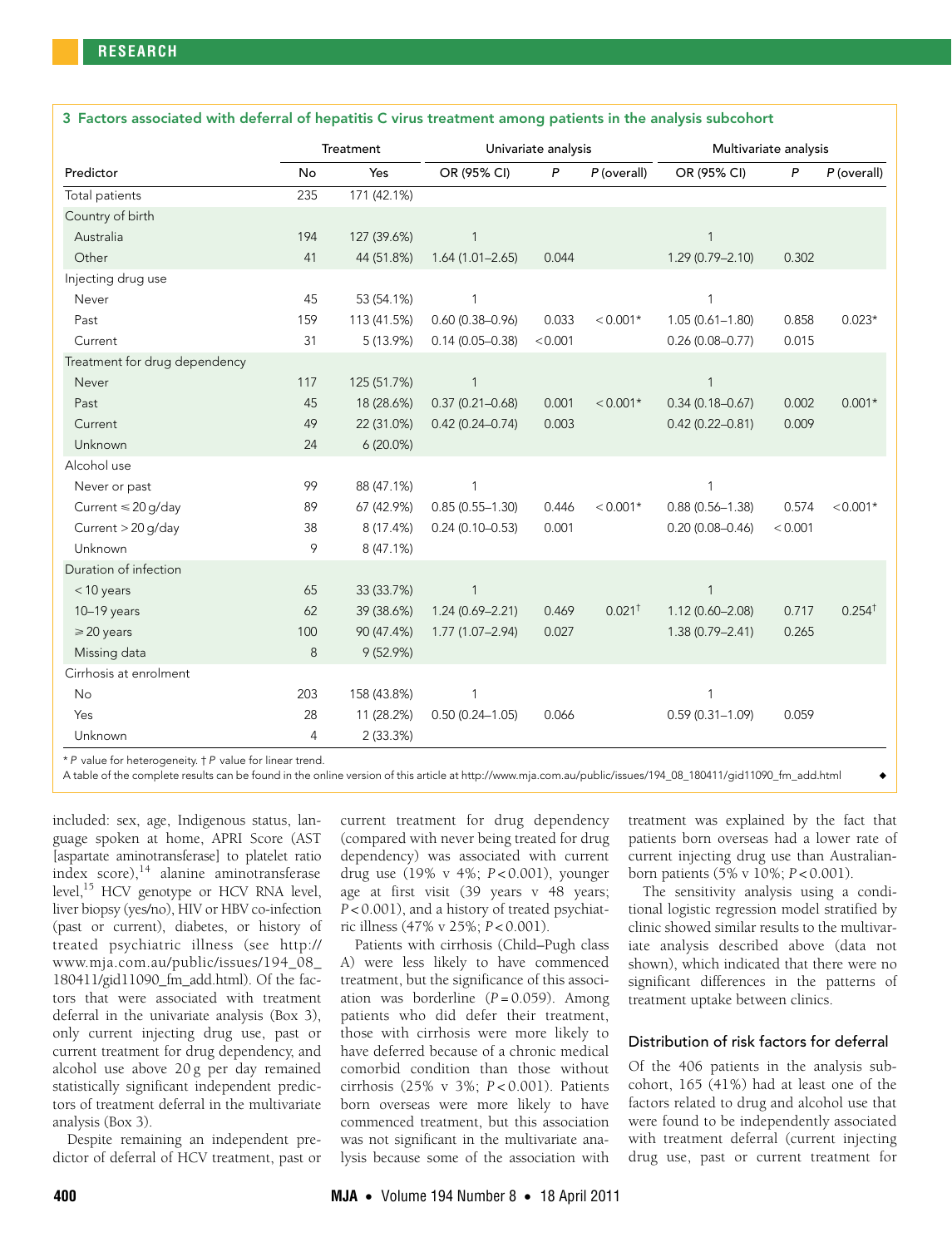drug dependency, alcohol use above 20 g per day).

## **DISCUSSION**

Within an Australian network of HCV clinics, most treatment-naive patients had either commenced treatment (42%) or had not yet completed their treatment assessment (30%) within 6 months of their first clinic visit. Few patients (5%) were unwilling to receive treatment and only eight were ineligible for treatment under the Australian Government-subsidised HCV treatment program. Factors related to drug and alcohol use (current injecting drug use, alcohol consumption of over 20 g/day and past or current treatment for drug dependency) rather than those related to HCV (virological or liver disease factors) were the major influences on the uptake of HCV treatment.

The level of uptake of and eligibility for treatment in our cohort was generally higher than has been reported in other clinic-based studies. Treatment uptake in communitybased specialist clinics has been reported at between 27% and 38%, $8,9$  $8,9$  with up to 71% considered ineligible.<sup>8</sup> The low uptake of HCV treatment within the broad Australian population with chronic HCV (< 2% treated yearly)<sup>[6](#page-4-5)</sup> compared with the relatively high uptake within the ACHOS subpopulation of newly assessed treatment-naive patients suggests that the major impediments to a higher level of uptake in the HCV-affected population are low referral rates for HCV treatment assessment and suboptimal infrastructure for treatment delivery. Once assessment is undertaken, even within a population with high levels of comorbidity, the broad eligibility criteria and government-subsidised treatment program in Australia enable relatively high treatment levels.

The widespread availability of directacting antiviral agents that is anticipated in the near future has the potential to improve referral rates and further increase treatment uptake in the Australian clinic setting. In clinical trials, the direct-acting antiviral agents boceprevir and telaprevir almost doubled the efficacy and significantly shortened the required duration of treatment for patients infected with HCV genotype 1, the most common genotype.<sup>16</sup> It is therefore likely that these new treatment regimens will be considered more acceptable, and treatment uptake will increase. However, it will be important to monitor the impact of the new regimens, and we plan to do so using an expanded ACHOS cohort.

Factors related to drug and alcohol use were the only factors significantly associated with deferral of treatment in our study. Current drug and alcohol use have previously been identified as strong predictors of treatment deferral,[8](#page-4-15),[17](#page-4-17) even in the current era, when treatment guidelines no longer list these factors as contraindications.<sup>12</sup> However, the association between deferral of treatment and past and current treatment for drug dependency has not been examined in many studies, and when it has, the results have been inconsistent.<sup>7-[9](#page-4-7),18</sup> In a Canadian liver clinic, patients on methadone maintenance treatment, after adjusting for other factors, were eight times more likely to be treated for HCV.<sup>[8](#page-4-15)</sup> In contrast, an Australian community-based study found that individuals currently receiving treatment for drug dependency were five times less likely to be treated.[18](#page-4-18) Such discrepant findings may be the result of variations in unmeasured patient factors that are associated with both the uptake of HCV treatment and treatment for drug dependency.

There are many barriers to treatment uptake that can explain the association between treatment deferral and factors related to drug and alcohol use. The health care provider may wish to stabilise the patient's drug, alcohol, psychiatric and medical comorbid conditions before commencing HCV treatment[.19](#page-4-19) Other barriers include a reluctance to treat former IDUs, especially those on treatment for drug dependency (because of a perceived risk of drug use relapse), $20$  and considerations relating to HCV reinfection.<sup>[21](#page-4-21)</sup> Despite these concerns and our findings, there is limited evidence to suggest that treatment outcomes are worse for patients being treated for drug dependency and currently using injecting  $\frac{1}{2}$ 

Strategies to enhance assessment for and uptake of HCV treatment among patients with drug and alcohol dependency include integrating care for drug and alcohol dependency and associated psychiatric and medical comorbid conditions with assessment for HCV treatment. Such models have been shown to be effective in current  $IDUs<sub>1</sub><sup>23</sup>$  patients receiving methadone maintenance treatment $24$  and the US veteran population[.25](#page-4-25) Peer support groups have also been shown to increase assessment for and uptake of treatment when combined with multidisciplinary care.<sup>26</sup>

Patients with HCV-related cirrhosis are at considerable risk of complications including hepatocellular carcinoma and liver failure.<sup>[27](#page-4-12)</sup>

Thus, the lower treatment uptake among patients with cirrhosis (all with compensated disease) is a major concern, even though it was of borderline statistical significance. Our findings contrast with those from a review of the US Department of Veterans Affairs database, which found that patients with cirrhosis were 1.6 times (95% CI, 1.5–1.7 times) more likely to receive a prescription for HCV treatment.<sup>10</sup> Our contrasting results may be the result of us examining uptake within the first 6 months of assessment, as patients with cirrhosis are likely to take longer to assess because they have more complex medical histories, as evidenced by the greater proportion with a chronic medical comorbid condition.

Our study has several limitations. First, although we measured a range of lifestyle and patient-related characteristics, we were unable to include some socioeconomic factors. Both level of education and social support have previously been reported as predictors of increased treatment uptake.<sup>8[,9](#page-4-7)[,11](#page-4-9)</sup> However, a more recent Australian study that included comprehensive measures of social support did not find these factors to be important.<sup>18</sup> Second, although we recorded patients' reasons for deferral, it is unclear whether the decision was made by the patient or health care provider. However, we do know that 27 of the 120 patients in their initial stages of assessment did not return for follow-up visits. Third, our study examined predictors of treatment uptake during the first 6-month assessment period. A priori, this was considered to be sufficient time to reach a decision about therapy in uncomplicated cases. With longer followup, we would have the power to perform a survival analysis to examine predictors of delayed treatment uptake. Finally, it should be noted that patients who attend clinics are probably more interested in receiving treatment than the broader community of people living with HCV.

In summary, we found a relatively high rate of uptake of HCV treatment within our network of HCV clinics, with only factors relating to drug and alcohol use being associated with deferral of treatment. Improved comanagement of drug and alcohol dependency together with enhanced infrastructure for the delivery of HCV treatment should enable increased uptake of treatment for HCV at the population level and reduce the morbidity associated with this disease.